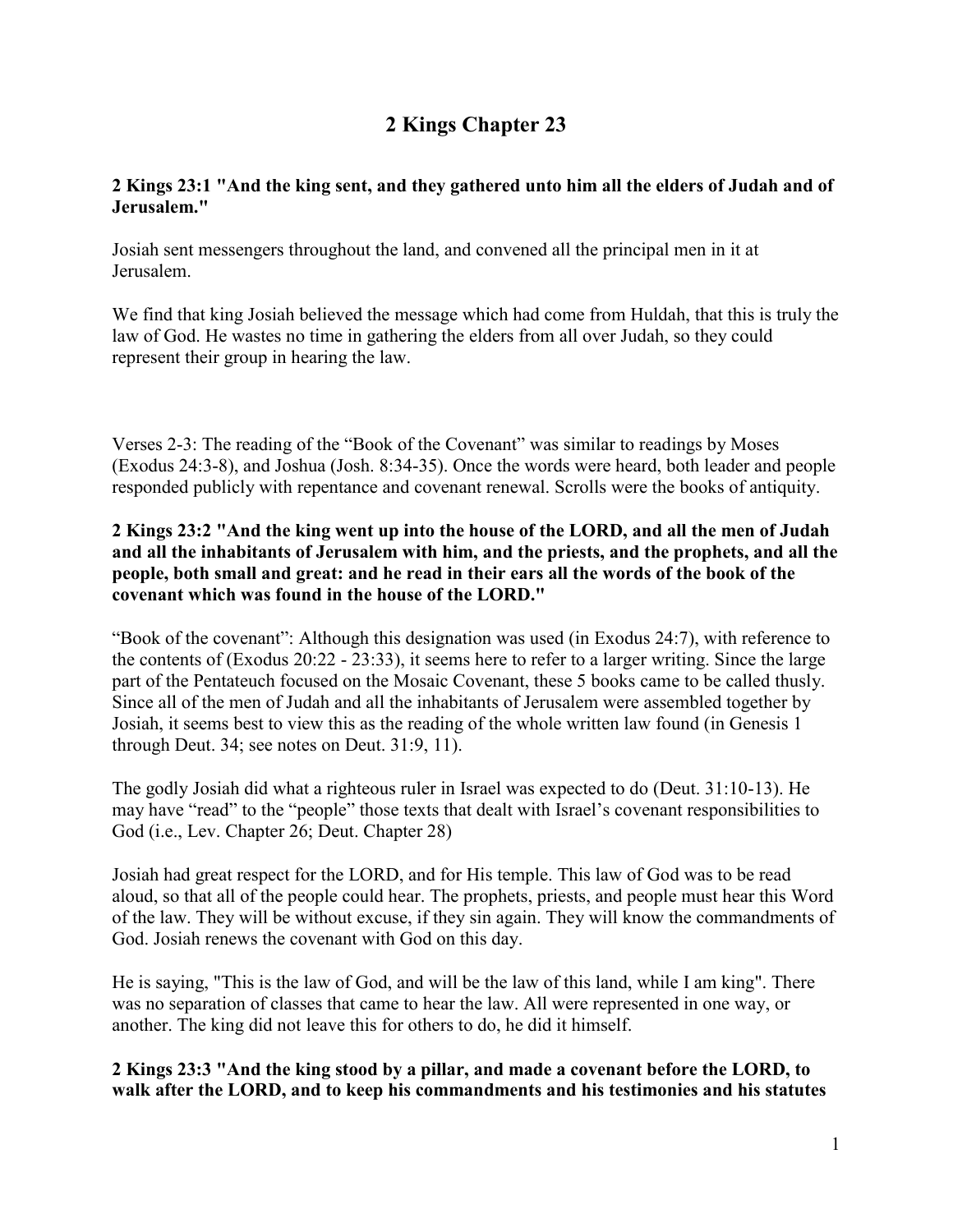### **with all [their] heart and all [their] soul, to perform the words of this covenant that were written in this book. And all the people stood to the covenant."**

"Pillar" likely refers to one of the two large columns at the temple's entrance (1 Kings 7:21), and suggest an authoritative location from which the king acted. This is where Joash stood when he was crowned king  $(11:14)$ .

"This covenant": Josiah made a public, binding agreement to completely obey the Lord by doing all that was commanded in the Book of the Covenant that the people had just heard read to them. Following Josiah's example, all the people promised to keep the stipulations of the Mosaic Covenant (see notes on 11:17; Exodus 24:4-8).

This is a renewal of the old covenant. The people had totally neglected the law of God. The king declares that from this day forward he will keep covenant with his LORD, and he will expect everyone in the land to do the same. He had gone to this place to renew the covenant with God, because in some way the presence of the LORD was in the temple. This standing to the covenant means the people agreed. They were saying in essence, "All that the LORD says, we will do".

Verses 4-6: For the introduction of these abominations into the temple precincts (see 21:3-7). For the taking of such cult objects to the "Kidron" (verse 12; see 1 Kings 15:13; 2 Chron. 29:16; 30:14).

After hearing the Word of God, Josiah purged Israel of all vestiges of idolatry, from north to south ("Geba to Beersheba"). He brought out, tore down, burned, removed, defiled, broke, cut down, crushed, or "put away" every worship article, image, site, tomb, and shrine. And lastly, he executed all the priests of the high places. The comprehensiveness of the language in this section reveals how vile the worship in Judah had become.

**2 Kings 23:4 "And the king commanded Hilkiah the high priest, and the priests of the second order, and the keepers of the door, to bring forth out of the temple of the LORD all the vessels that were made for Baal, and for the grove, and for all the host of heaven: and he burned them without Jerusalem in the fields of Kidron, and carried the ashes of them unto Beth-el."**

"The grove": The Asherah (see note on 21:7).

"The fields of Kidron": Josiah burned everything in the temple that was devoted to idolatry. This was one in the lower portion of the Kidron Valley, east of the city of Jerusalem (verse 6).

"Ashes of them unto Beth-el": Located about 10 miles north of Jerusalem, Beth-el was one of the two original places where Jeroboam I established an apostate worship center (1 Kings 12:28-33). Beth-el was located just north of the border of Judah in the former northern kingdom, which was then the Assyrian province of Samaria. With a decline in Assyrian power, Josiah was able to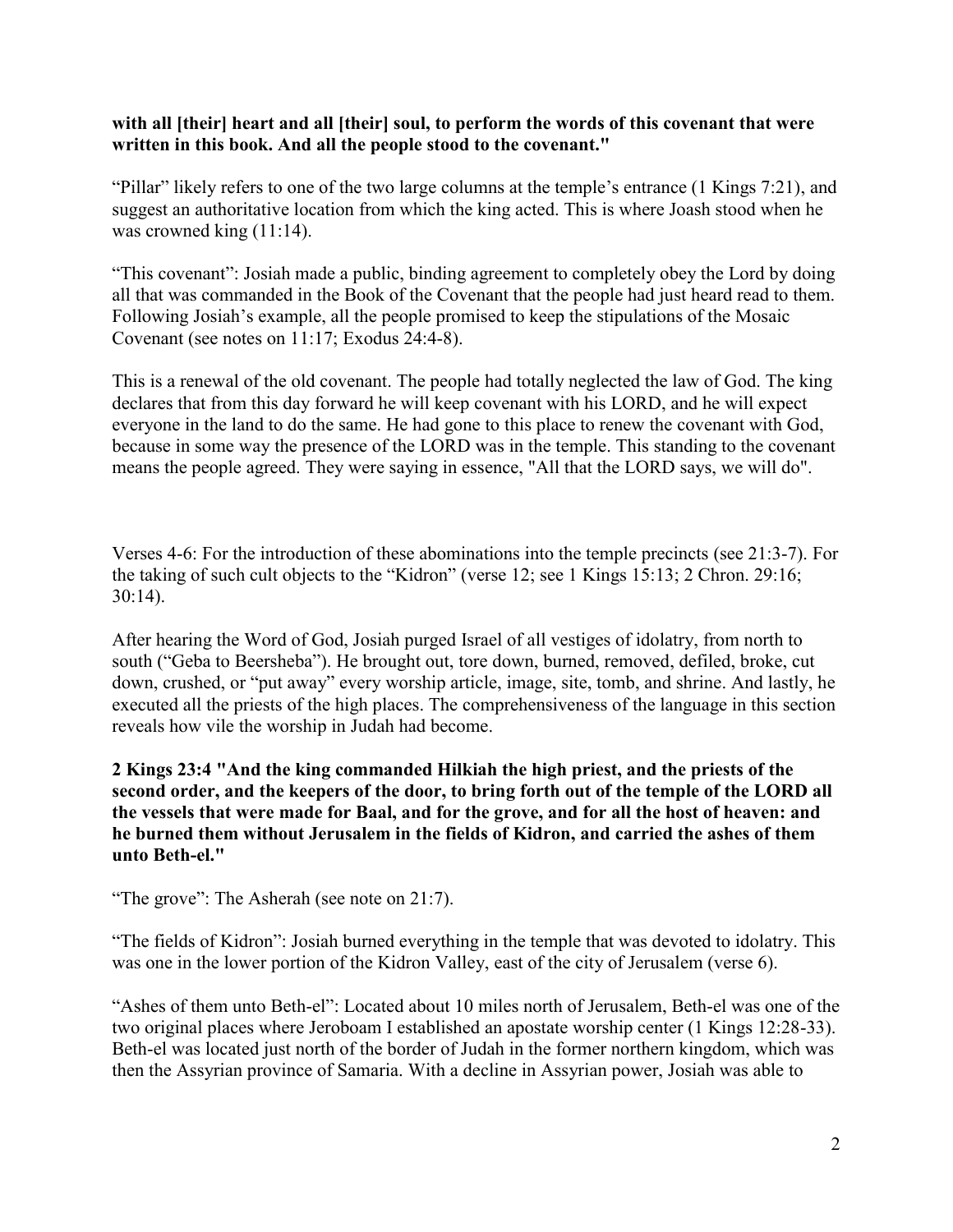exert his religious influence in the north. He used the ashes of the burned articles of idolatry to desecrate Jeroboam's religious center (verse 15-20).

King Josiah meant business. He immediately had all the vessels in the temple that were not dedicated to the LORD, to be brought out and burned. Hilkiah was a high priest of Jehovah. He and his subordinate priests were ordered to bring all the vessels of the false gods out. I would like for everyone in our generation to see that Josiah, the king, burned all of the things pertaining to astrology. These keepers of the door were Levites, who watched the entering of the temple.

### **2 Kings 23:5 "And he put down the idolatrous priests, whom the kings of Judah had ordained to burn incense in the high places in the cities of Judah, and in the places round about Jerusalem; them also that burned incense unto Baal, to the sun, and to the moon, and to the planets, and to all the host of heaven."**

"The planets" (compare 21:3). The astrologers were also removed (see Isa. 47:13).

We see that all of the priests in the land, who were not priests of Jehovah, were put down by king Josiah. The kings of Judah before Josiah, had been idolaters themselves. Manasseh and Amon had done the most wicked things of all of the kings. The worship of the sun, moon, and the planets had to do with the twelve astrological signs. This is why the studying of the horoscope is so deadly in our society today. The heavens, and everything in it, are part of God's creation. They are not God and do not represent Him.

## **2 Kings 23:6 "And he brought out the grove from the house of the LORD, without Jerusalem, unto the brook Kidron, and burned it at the brook Kidron, and stamped [it] small to powder, and cast the powder thereof upon the graves of the children of the people."**

"The grove": The idol of Asherah (see note on 21:7).

"Graves of the children of the people": The Kidron Valley contained a burial ground for the common people (Jer. 26:23). Scattering ashes from the object of idolatry said (in 2 Chron. 34:4), to have been on the graves of those who sacrificed to that idol. The common people who had followed their leaders to apostasy, defilement and damnation, all symbolized by the act of scattering the ashes.

This is speaking of Asherah. The ashes of this idol were burned and poured over the graves of the children, who had been sacrificed.

Verses 7-8: "The sodomites" were cultic prostitutes conducting their perversions on the temple grounds.

**2 Kings 23:7 And he brake down the houses of the sodomites, that [were] by the house of the LORD, where the women wove hangings for the grove.**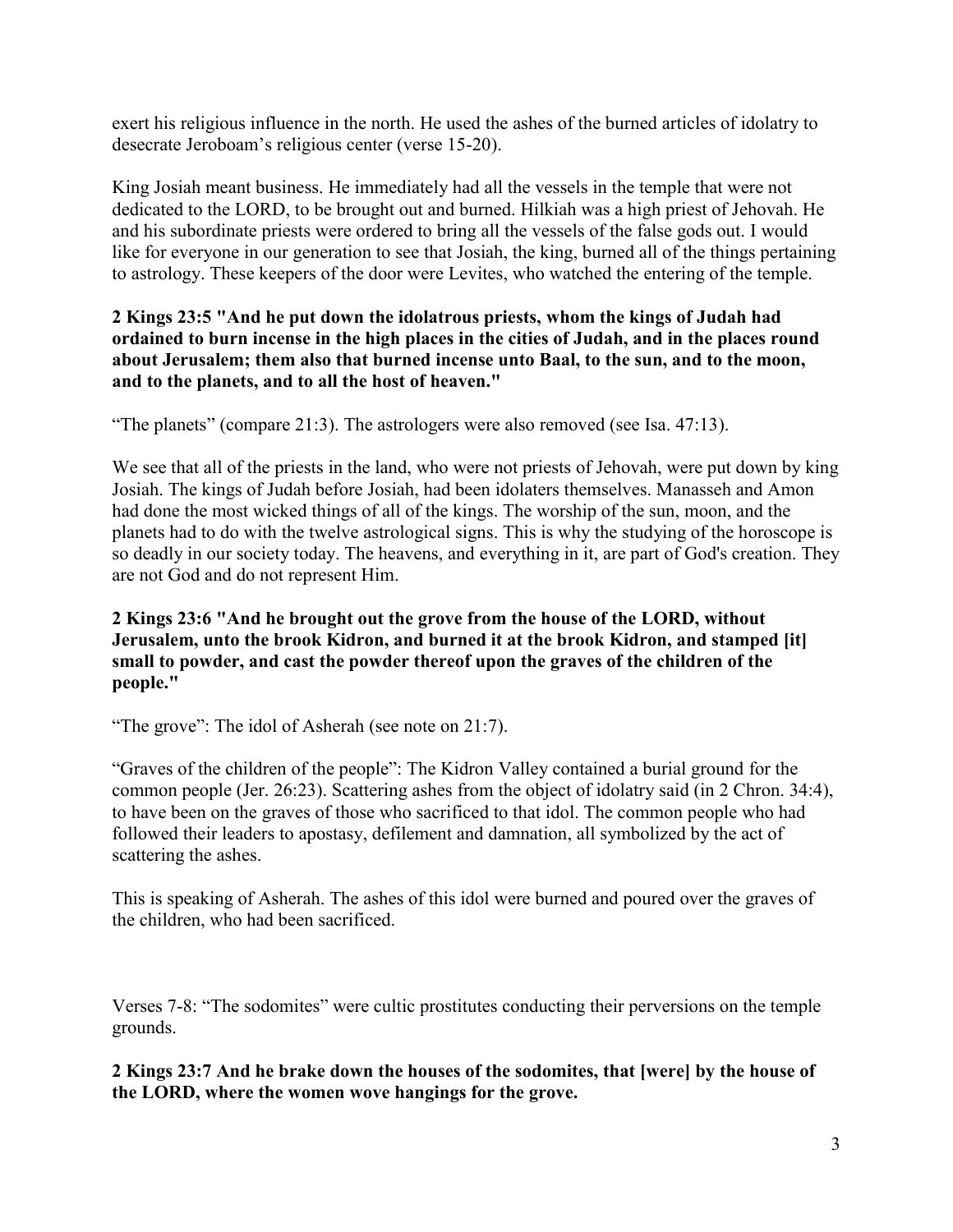"Houses": Tents (called "Succoth-benoth" in 17:30), used by women who were devoted to Asherah, in which they made hangings and committed sexual sins.

The male prostitutes were part of the worship of Astarte. Some of these male prostitutes wore women's clothing. This is speaking of homosexual activity, but it is also speaking of them mutilating their bodies and becoming transvestites. The women were no better. They were involved in every evil act of prostitution available to them. Many of them were lesbians.

### **2 Kings 23:8 "And he brought all the priests out of the cities of Judah, and defiled the high places where the priests had burned incense, from Geba to Beer-sheba, and brake down the high places of the gates that [were] in the entering in of the gate of Joshua the governor of the city, which [were] on a man's left hand at the gate of the city."**

"Geba to Beer-sheba": Geba was located about 7 miles northeast of Jerusalem at the far north of Judah and Beer-sheba was located 45 miles south of Jerusalem at the southern end of Judah. Thus, this phrase was an idiomatic was of saying "Throughout all of Judah."

We see in this, that all of the Levitical priests who had been conducting services in the high places were brought back into Jerusalem, and Josiah destroyed all of the high places throughout the land.

## **2 Kings 23:9 "Nevertheless the priests of the high places came not up to the altar of the LORD in Jerusalem, but they did eat of the unleavened bread among their brethren."**

To sacrifice there, as the Targum. Though they were removed from the high places, they were not admitted to officiate at the altar of the Lord, having offered in forbidden places.

"But they did eat of the unleavened bread with their brethren": The priests that were pure, as the sons of Zadok. Though they might not offer sacrifices, they were allowed to partake of the holy things with the priests, as the meat offerings made of flour unleavened (Lev. 2:4). Which are here meant, and put for all the rest on which the priests lived (see Ezek. 44:10).

We see that Josiah did not allow the priests to go back into the temple to serve, because they conducted services in the high places. The Levites lived of the offerings made to the LORD. They were still allowed a living, even if they could no longer serve in the temple.

### **2 Kings 23:10 "And he defiled Topheth, which [is] in the valley of the children of Hinnom, that no man might make his son or his daughter to pass through the fire to Molech."**

"Topheth": Meaning "a drum" and identifying the area in the Valley of Hinnom where child sacrifice occurred (Isa. 30:33; Jer. 7:31-32; 19:5-6). Perhaps called "drum" because drums were beaten to drown out the cries of the children being sacrificed.

"Topheth" was a sacred enclosure for the "Molech" rites. For the nature of this sacrifice (see the note on 16:3-4).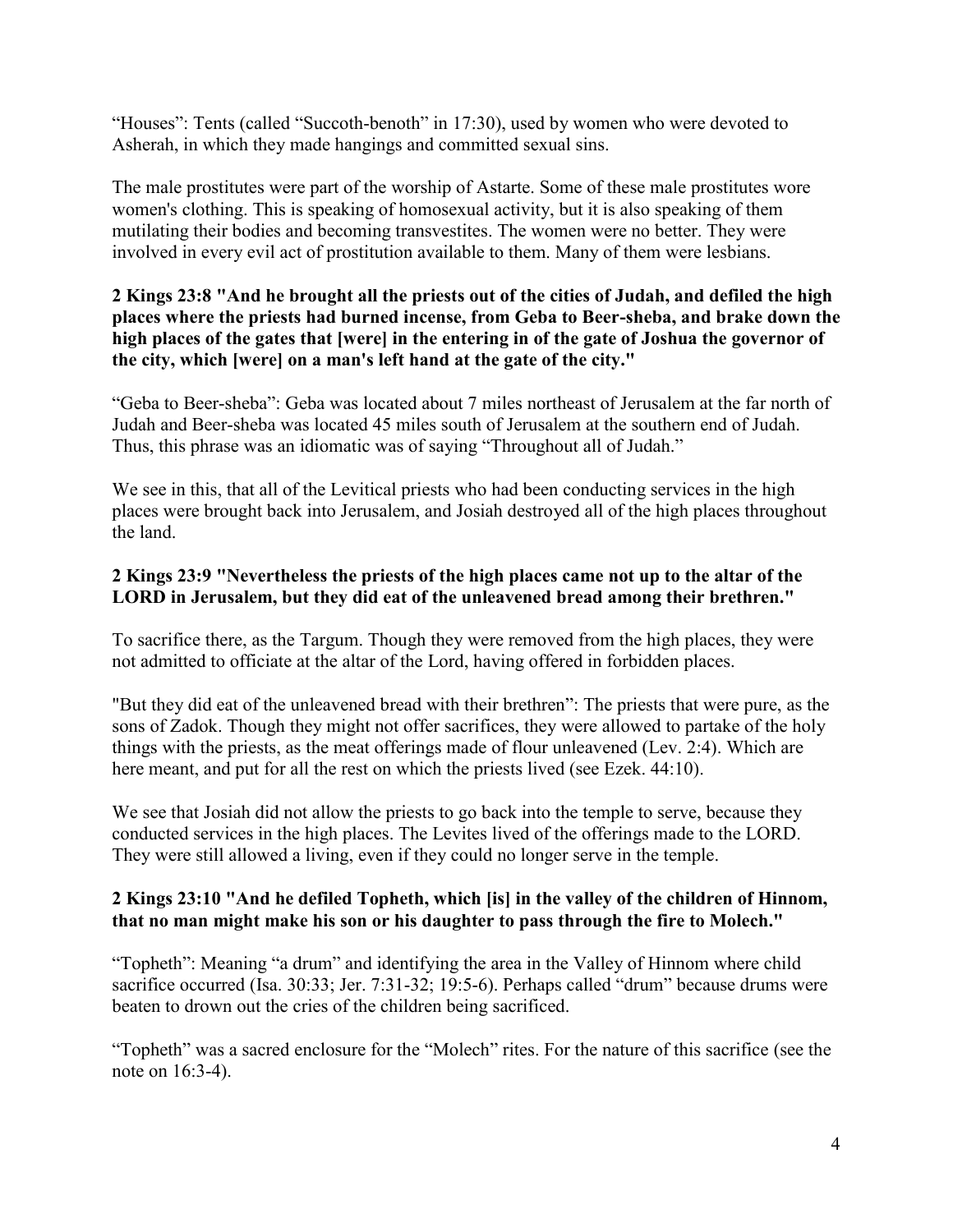Topheth was the place where they had sacrificed their children, by making them walk through the fire. This was one of the most evilest false worship they had participated in.

### **2 Kings 23:11 "And he took away the horses that the kings of Judah had given to the sun, at the entering in of the house of the LORD, by the chamber of Nathan-melech the chamberlain, which [was] in the suburbs, and burned the chariots of the sun with fire."**

"Horses … given to the sun": The horses and the chariots of the sun were probably thought to symbolize the sun blazing a trail across the sky and were a part of worshiping the sun. Recently, a religious shrine with horse figurines has been found in Jerusalem (compare Ezek. 8:16).

They had become so bad, that they dedicated horses and chariots to the sun god. They were even placed at the entrance to the temple. Josiah burned the chariots and removed the horses. Everything that would burn, that was used in false worship, was burned. The people and animals that were used in false worship, Josiah removed from any authority at all.

# **2 Kings 23:12 "And the altars that [were] on the top of the upper chamber of Ahaz, which the kings of Judah had made, and the altars which Manasseh had made in the two courts of the house of the LORD, did the king beat down, and brake [them] down from thence, and cast the dust of them into the brook Kidron."**

"On the top of the upper chamber": Altars were erected on the flat roofs of houses so people could worship the "host of heaven" by burning incense (Jer. 19:13; Zeph. 1:5).

We spoke of these altars in an earlier lesson. They were used for sacrifice in the temple, as well as in the chambers of the king. They were an abomination to God. The altar that was on the rooftop was connected in the worship of the sun, moon, and planets. Josiah destroyed all of them, and put the remains in the brook Kidron, so they would wash away any evidence.

## **2 Kings 23:13 "And the high places that [were] before Jerusalem, which [were] on the right hand of the mount of corruption, which Solomon the king of Israel had builded for Ashtoreth the abomination of the Zidonians, and for Chemosh the abomination of the Moabites, and for Milcom the abomination of the children of Ammon, did the king defile."**

"Solomon … had builded": Solomon had built high places east of Jerusalem on the Mount of Olives, renamed after the desecration. To be used in worship of foreign gods, e.g., the fertility goddess Ashtoreth from Sidon, the Moabite god Chemosh, and the Ammonite god Molech (1 Kings 11:7). These altars existed for over 300 years before Josiah finally destroyed them. The placing of human bones defiled them and, thus, rendered these sites unclean and unsuitable as places of worship.

These places of worship for false gods, had been erected by Solomon for his heathen wives. Ashtoreth is the male counterpart of Astarte. These two false gods were worshipped in all of the Phoenician cities, but especially in Zidon. Chemosh is mentioned on many of the Moabite stones, and seemed to be their national false god. Milcom was the same as Moloch and Malcom.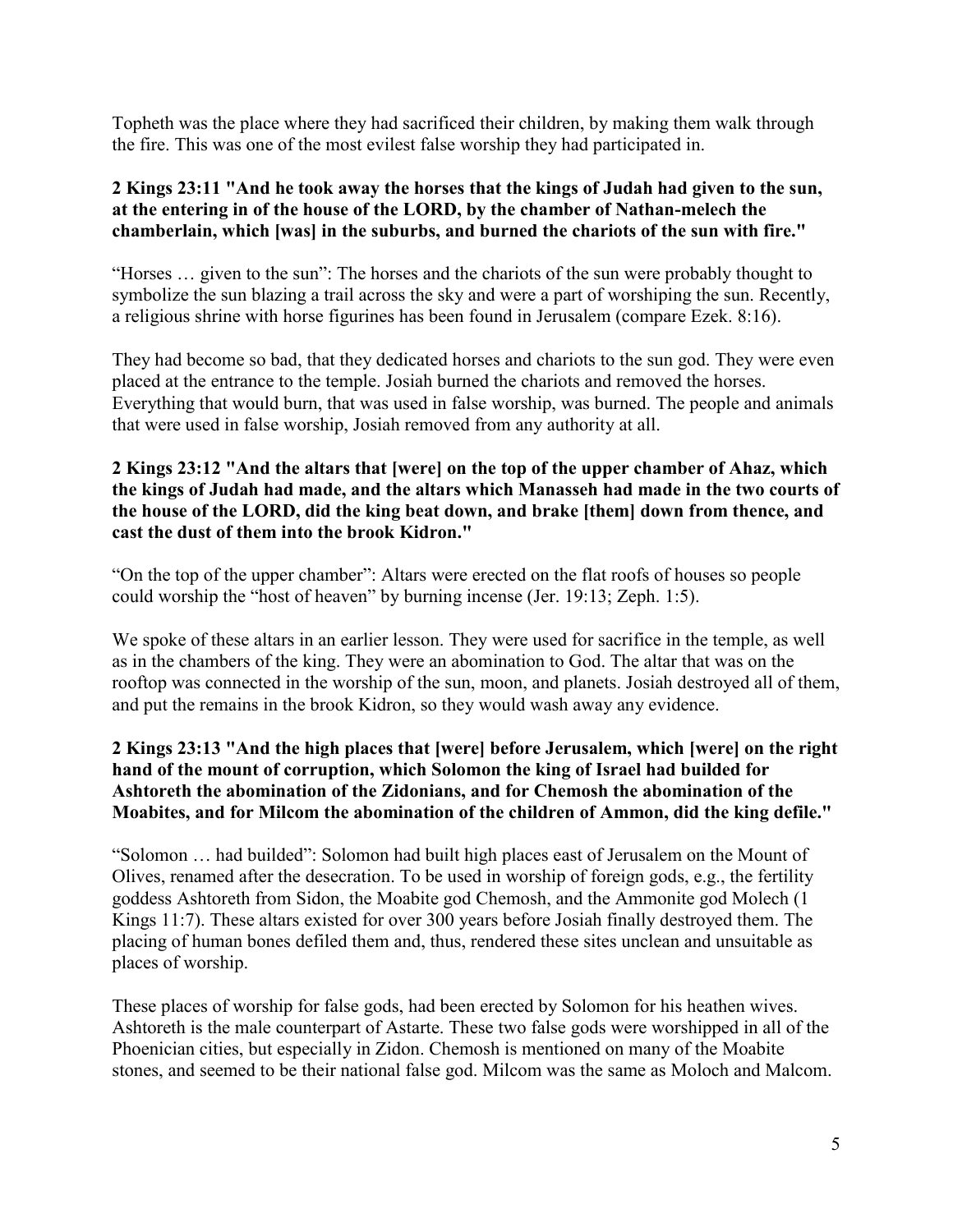It was connected with the sacrifice of children, by forcing them to walk through fire. They were all abominations.

## **2 Kings 23:14 "And he brake in pieces the images, and cut down the groves, and filled their places with the bones of men."**

Of Ashtoreth, Chemosh, and Milcom, in the above high places. Which as these high places had been rebuilt by Manasseh or Amon, so new images of these deities were placed there.

"And cut down the groves": In which they were set.

"And filled their places with the bones of men": Of idolatrous priests and worshippers, buried in parts adjacent; these he dug up and scattered in the high places and groves to defile them. Bones of the dead being by law unclean (Num. 19:15).

This is an explanation of what he did to them.

### **2 Kings 23:15 "Moreover the altar that [was] at Beth-el, [and] the high place which Jeroboam the son of Nebat, who made Israel to sin, had made, both that altar and the high place he brake down, and burned the high place, [and] stamped [it] small to powder, and burned the grove."**

"The altar … at Beth-el": Josiah reduced the altar that Jeroboam I had built at Beth-el to dust and ashes (see 1 Kings 12:28-33).

Josiah's reforms spilled over into the northern kingdom (verses 19-20), including the destruction of the "altar" at "Beth-el" which had been set up by Jeroboam I (1 Kings 12:28-29).

This is jumping back to Israel. They had worshipped the golden calf at Beth-el. All of the things connected with the worship of false gods was destroyed by Josiah. Jeroboam had been the king that caused the golden calves to be made and worshipped.

Verses 16-18: The story of the "man of God" and the "prophet … from Samaria" is told (in 1 Kings Chapter 13:26-32). Josiah's actions here fulfilled the prophecy made some three centuries earlier.

### **2 Kings 23:16 "And as Josiah turned himself, he spied the sepulchers that [were] there in the mount, and sent, and took the bones out of the sepulchers, and burned [them] upon the altar, and polluted it, according to the word of the LORD which the man of God proclaimed, who proclaimed these words."**

"The sepulchers": Seeing graves nearby, perhaps where idolatrous priests were buried, Josiah had their bones removed and burned on the altar at Beth-el to defile it. This action fulfilled a prophecy given about the altar approximately 300 years before (1 Kings 13:2).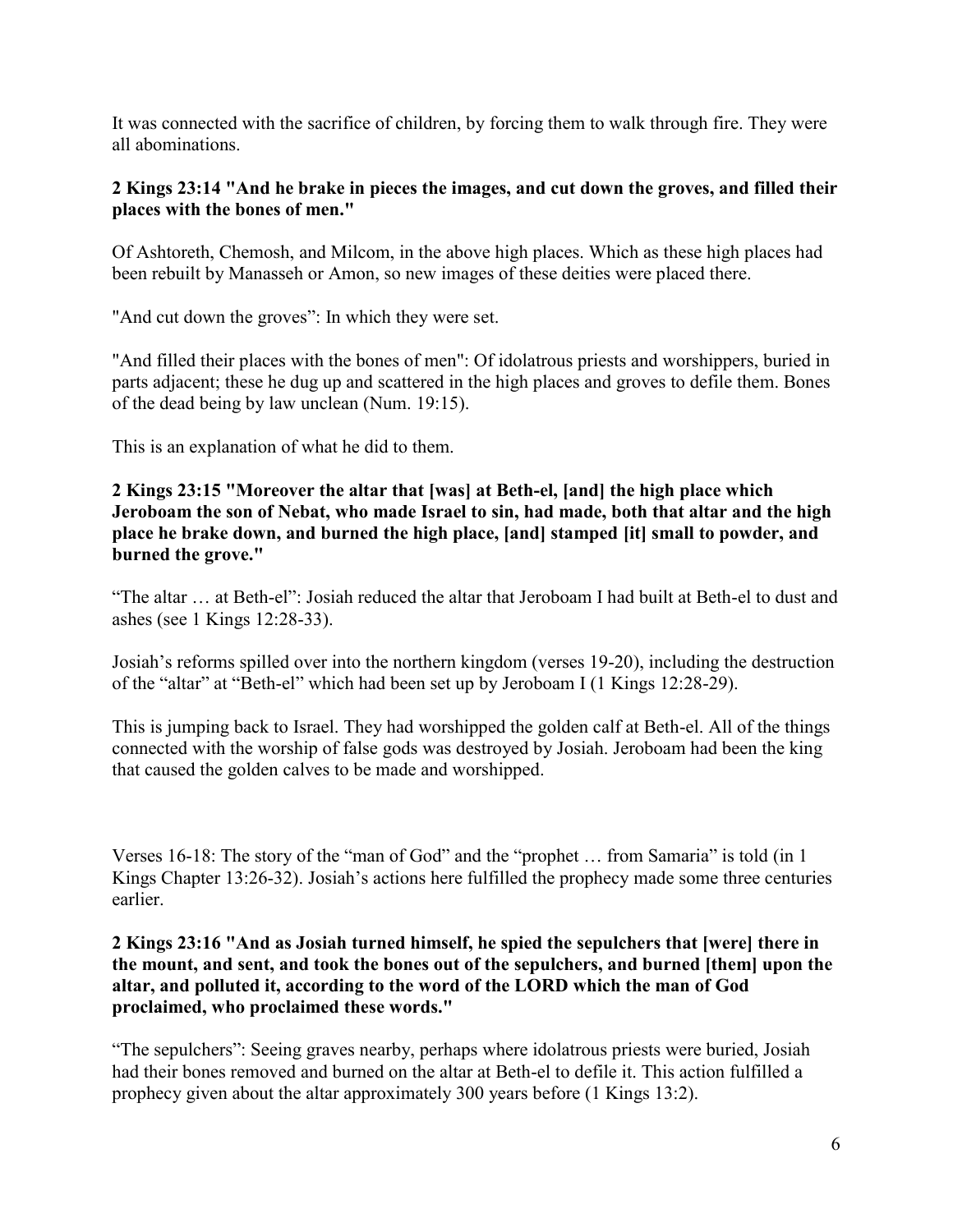Josiah was not aware of the prophecy that had been given at this place so many years ago. He fulfilled the prophecy, without even knowing there had been a prophecy. The following is the prophecy.

1 Kings 13:1-2 "And, behold, there came a man of God out of Judah by the word of the LORD unto Beth-el: and Jeroboam stood by the altar to burn incense." "And he cried against the altar in the word of the LORD, and said, O altar, altar, thus saith the LORD; Behold, a child shall be born unto the house of David, Josiah by name; and upon thee shall he offer the priests of the high places that burn incense upon thee, and men's bones shall be burnt upon thee."

Verses 17-18: See 1 Kings 13:1-32, especially verses 31-32.

### **2 Kings 23:17 "Then he said, What title [is] that that I see? And the men of the city told him, [It is] the sepulcher of the man of God, which came from Judah, and proclaimed these things that thou hast done against the altar of Beth-el."**

A high and large monument over a grave, with an inscription on it, more remarkable than any of the rest, which made Josiah take notice of it. And the Jews have a tradition, as Kimchi observes, that on one side of the grave grew nettles and thistles, and on the other side odoriferous herbs; which is not to be depended on. But what he further observes may be right, that the old prophet, as he gave orders to his sons to lay his body in the same grave with the man of God, believing his words would be fulfilled, so he likewise gave orders to have a distinguished monument or pillar erected over the grave. And which people in later times took care to support, in memory of the man of God, that thereby it might be known. By which means not only the bones of the man of God were preserved from being burnt, but those of the old prophet also, buried with him.

"And the men of the city told him, it is the sepulcher of the man of God, which came from Judah, and proclaimed these things that thou hast done against the altar of Bethel" (see 1 Kings 13:1).

## **2 Kings 23:18 "And he said, Let him alone; let no man move his bones. So they let his bones alone, with the bones of the prophet that came out of Samaria."**

"Samaria": The former northern kingdom of Israel had become known as Samaria, so named as an Assyrian province (see note on 17:24).

Josiah showed honor to the true man of God, and did not let them disturb his bones.

## **2 Kings 23:19 "And all the houses also of the high places that [were] in the cities of Samaria, which the kings of Israel had made to provoke [the LORD] to anger, Josiah took away, and did to them according to all the acts that he had done in Beth-el."**

"Cities of Samaria": The desecration of the high place at Beth-el was only the beginning of Josiah's desecration of all the high places in the Assyrian province of Samaria.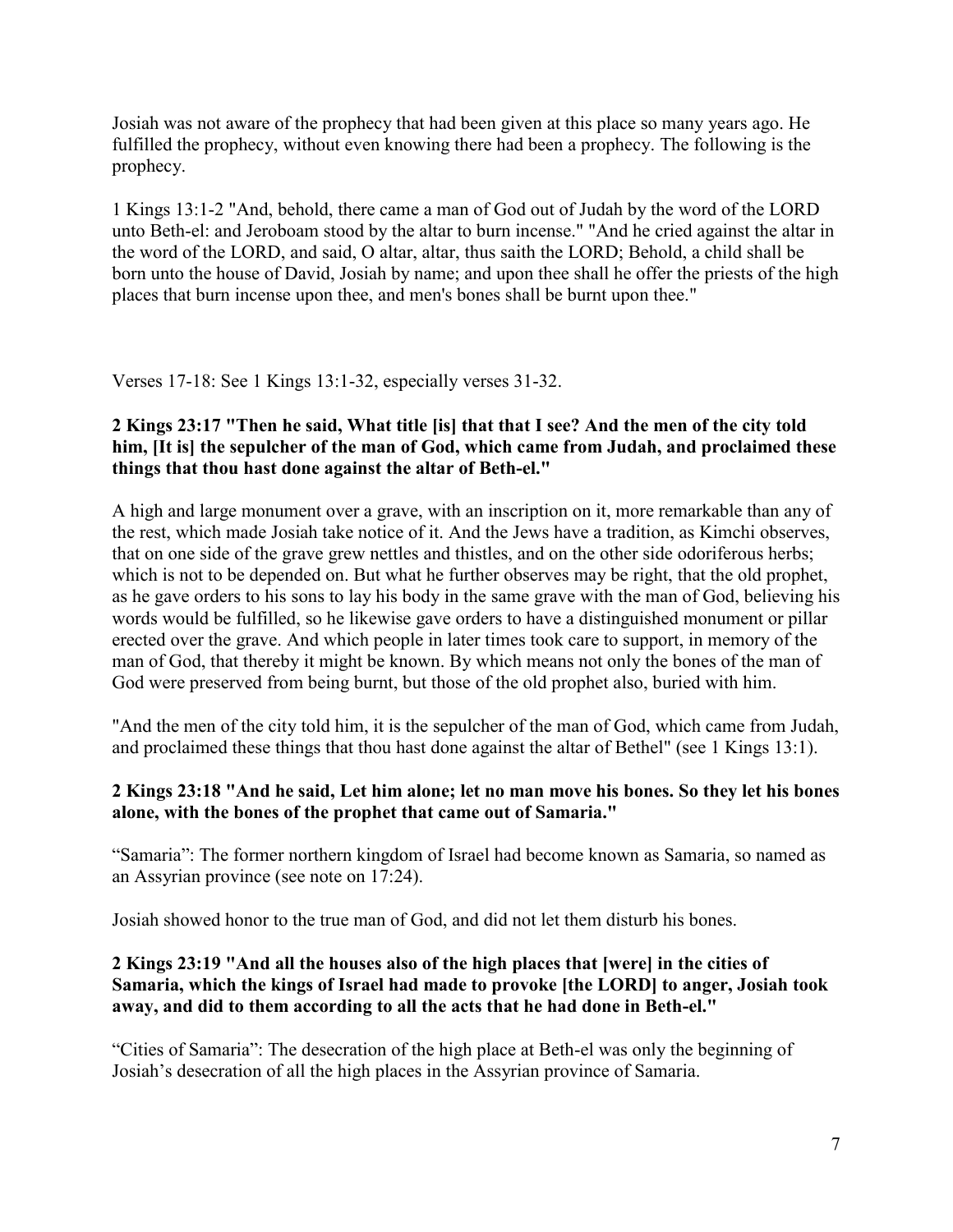We are not sure how Josiah had this much influence in the area of Samaria. We know that it had already been taken over by the Assyrians. We must accept this Scripture just as it says. It is not our job to figure out how he had permission to do this. We know that he did, because the Scripture says he did. It seems that he destroyed all of these houses dedicated to false gods.

# **2 Kings 23:20 "And he slew all the priests of the high places that [were] there upon the altars, and burned men's bones upon them, and returned to Jerusalem."**

"He slew all the priests": Theses non-Levitical priests, who led apostate worship in the former northern kingdom, were idolaters who seduced God's people into idolatry. They were put to death in accordance with the statutes of (Deut. 13:6-18; 17:2-7), and their graves were doubly defiled with burned bones.

The priests of Samaria were involved in worship of false gods. They were false prophets.

Verses 21-23: Full details of Josiah's strict observance of the "Passover" are given (in 2 Chronicles 35:1-19).

Judah's celebration of the Passover (see Deut. 16:2-8), more closely conformed to the instructions given in the Mosaic Law than any in the previous 400 years of Israel's history. Though the Passover was observed by Hezekiah (2 Chron. Chapter 30), no observance had been in exact conformity to God's law since the judges. Further details of the Passover observance are found (in 2 Chron. 35:1-19).

# **2 Kings 23:21 "And the king commanded all the people, saying, Keep the passover unto the LORD your God, as [it is] written in the book of this covenant."**

Not at Jerusalem only, but throughout the whole kingdom: saying.

"Keep the passover unto the Lord your God, as it is written in this book of the covenant": Which had been lately found and read, and they had agreed to observe. And in which this ordinance was strictly enjoined, and was a commemoration of their deliverance out of Egypt, and a direction of their faith to the Messiah, the antitype of the Passover.

In (chapter 35 of 2 Chronicles), there are many more details about keeping the Passover. Josiah saw to it that every little detail was carried out, just as it was written in the books of the law.

# **2 Kings 23:22 "Surely there was not holden such a passover from the days of the judges that judged Israel, nor in all the days of the kings of Israel, nor of the kings of Judah;"**

As the king commanded; the people obeyed and kept the Passover, according to the law of the Lord. The manner of its being kept is not here recorded, but is at large (in 2 Chron. 35:1), where it is observed there had not been such a one from the days of Samuel, the last of the judges. So that the days of the judges here mean the last days of them.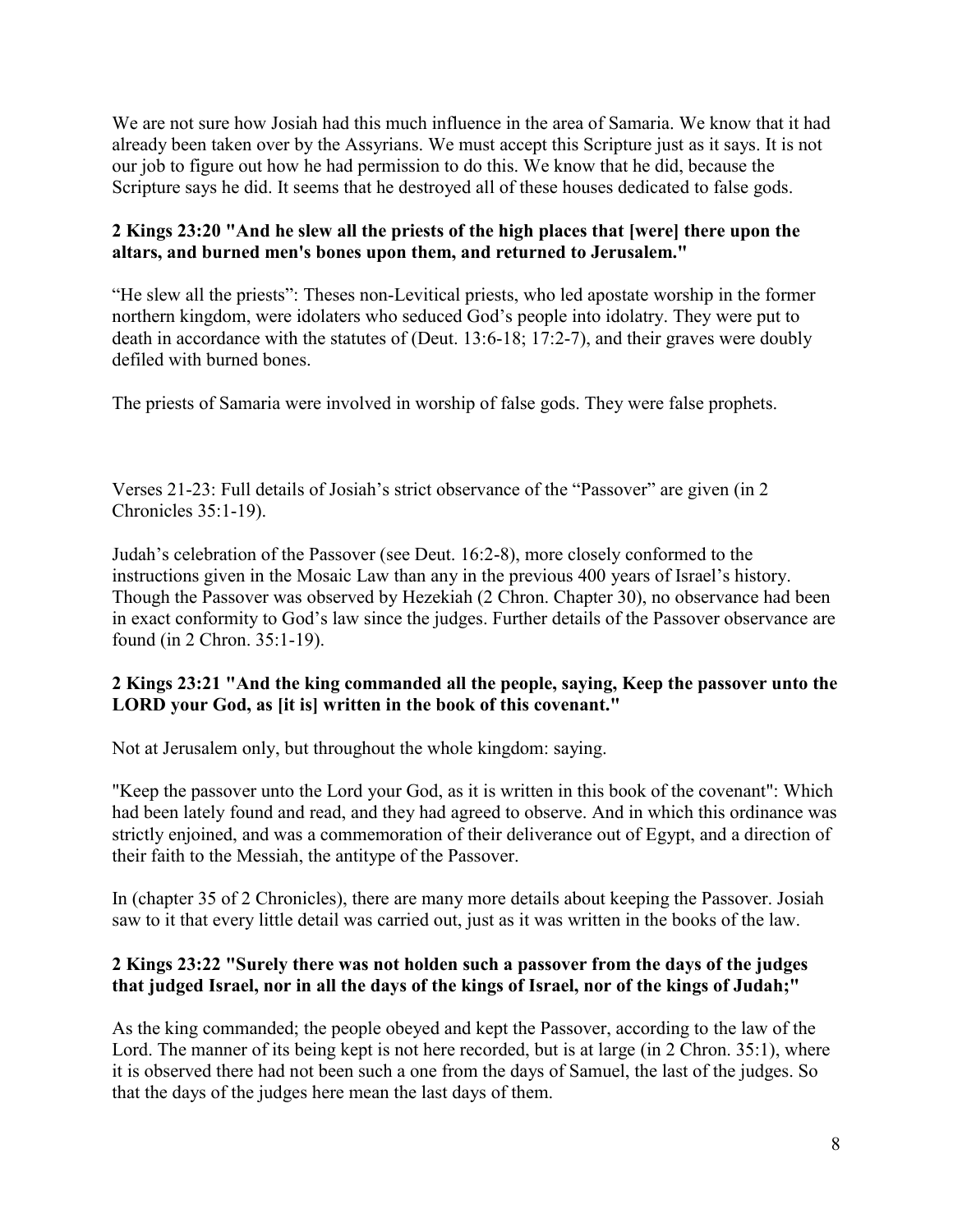"Nor in all the days of the kings of Israel, nor of the kings of Judah": Since the division of the kingdoms; for as for the kings of Israel, they kept it not; and though it was observed in the times of Hezekiah king of Judah, yet not universally, and by some in their uncleanness. For it is a mistake of Clemens of Alexandria that it was not kept in the times between Samuel and Josiah. In the days of David and Solomon it might be kept by greater numbers, but not with such purity, and with such cheerfulness and joy of heart, or with so many other sacrifices attending it. Or so exactly agreeable to the law of God, and with such munificence and liberality. The king, and the chief of the priests and Levites, providing out of their own substance for the people and their brethren.

## **2 Kings 23:23 "But in the eighteenth year of king Josiah, [wherein] this passover was holden to the LORD in Jerusalem."**

"Eighteenth year": 622 B.C. All the reforms of Josiah described took place in the same year (compare 22:3).

In the days of the kings, they had wandered away from God, and they had not kept the Passover. That particular service was to be remembered every year. It was the remembrance of death passing over the Hebrew homes, where the blood of the lamb was over the door. If any of the feasts were kept, it should have been this one. There had been Passovers observed from time to time, but none of them in the manner prescribed in the law. This was the first one that had been kept in every aspect.

### **2 Kings 23:24 "Moreover the [workers with] familiar spirits, and the wizards, and the images, and the idols, and all the abominations that were spied in the land of Judah and in Jerusalem, did Josiah put away, that he might perform the words of the law which were written in the book that Hilkiah the priest found in the house of the LORD."**

"The book … found" (see 22:8).

Consulting "familiar spirits" and communicating with the dead were acts of rebellion (Lev. 19:31; 20:27), that accompanied Judah's idolatry disappeared when revival and restoration came to Israel.

All of these mentioned had done very evil things in the sight of the LORD. In the days of Manasseh and Amon, they had been thought of highly. Josiah changed all of that. He took all ability to do these things away from these people. He did just as the law of God said.

## **2 Kings 23:25 "And like unto him was there no king before him, that turned to the LORD with all his heart, and with all his soul, and with all his might, according to all the law of Moses; neither after him arose there [any] like him."**

"No king before him": Of all the kings in David's line, including David himself, no king more closely approximated the royal ideal of (Deut. 17:14-20), than Josiah (Matt. 22:37). Yet, even Josiah fell short of complete obedience because he had multiple wives (verses 31, 36; see note on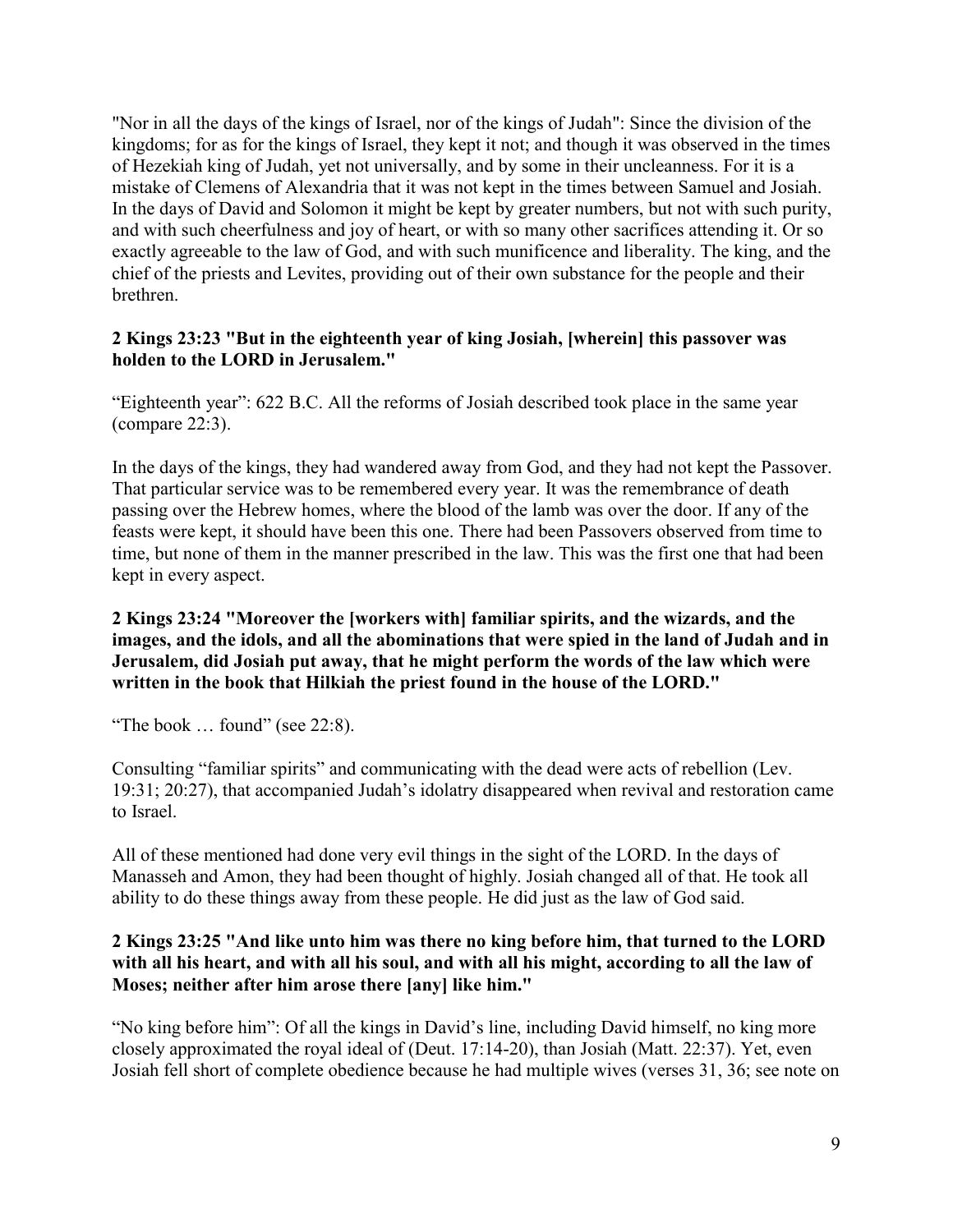Gen. 2:24). However, even this righteous king could not turn away the Lord's wrath because of Manasseh's sin (verses 26-27; see chapters 17 and 18).

Just as Hezekiah was commended for his faith, so Josiah was recognized as having no peer in his stand for the strict application of the "law of Moses".

The thing that made Josiah so different, even from Hezekiah was the fact that he kept the law in every detail. Hezekiah loved the LORD with all his heart, but possibly, did not know the law as well as Josiah. Hezekiah trusted God completely. He just did not enforce the law as fully as Josiah. The kings after Josiah certainly did not keep God's law.

Verses 26-27: Despite all of the reforms that Josiah had led the people to observe, Judah's basic rejection of God was too entrenched. Judah's sin was irremediable. Therefore, its demise could not be long in coming (17:19; 24:3, 19-20; 25:14-16).

### **2 Kings 23:26 "Notwithstanding the LORD turned not from the fierceness of his great wrath, wherewith his anger was kindled against Judah, because of all the provocations that Manasseh had provoked him withal."**

Notwithstanding the great reformation wrought among them; for though Josiah was a sincere reformer, and did what he did heartily, as to the Lord, according to his will, and for his glory. Yet the people were not sincere in their compliance, they turned to the Lord not with their whole heart, but feignedly (Jer. 3:10).

"Because of all the provocations that Manasseh had provoked him withal": By shedding innocent blood and committing idolatry, which the people consented to and approved of, and even now privately committed idolatry, as the prophecies of Jeremiah and Zephaniah show. And it may easily be concluded that their hearts were after their idols, by their openly returning to them in the days of the sons of Josiah.

The land of Judah was sentenced to destruction. The destruction had been delayed until the death of Josiah. Josiah had found favor in the sight of the LORD. The land of Judah had been accustomed to the sin of unfaithfulness to God. They had never truly repented in their hearts.

### **2 Kings 23:27 "And the LORD said, I will remove Judah also out of my sight, as I have removed Israel, and will cast off this city Jerusalem which I have chosen, and the house of which I said, My name shall be there."**

Not from his all seeing eye, but from being the object of his special care and protection. The meaning is, that he would suffer them to he carried out of their land into captivity as Israel was. This he had said in his heart, was determined upon; the decree was gone forth, and it was irrevocable.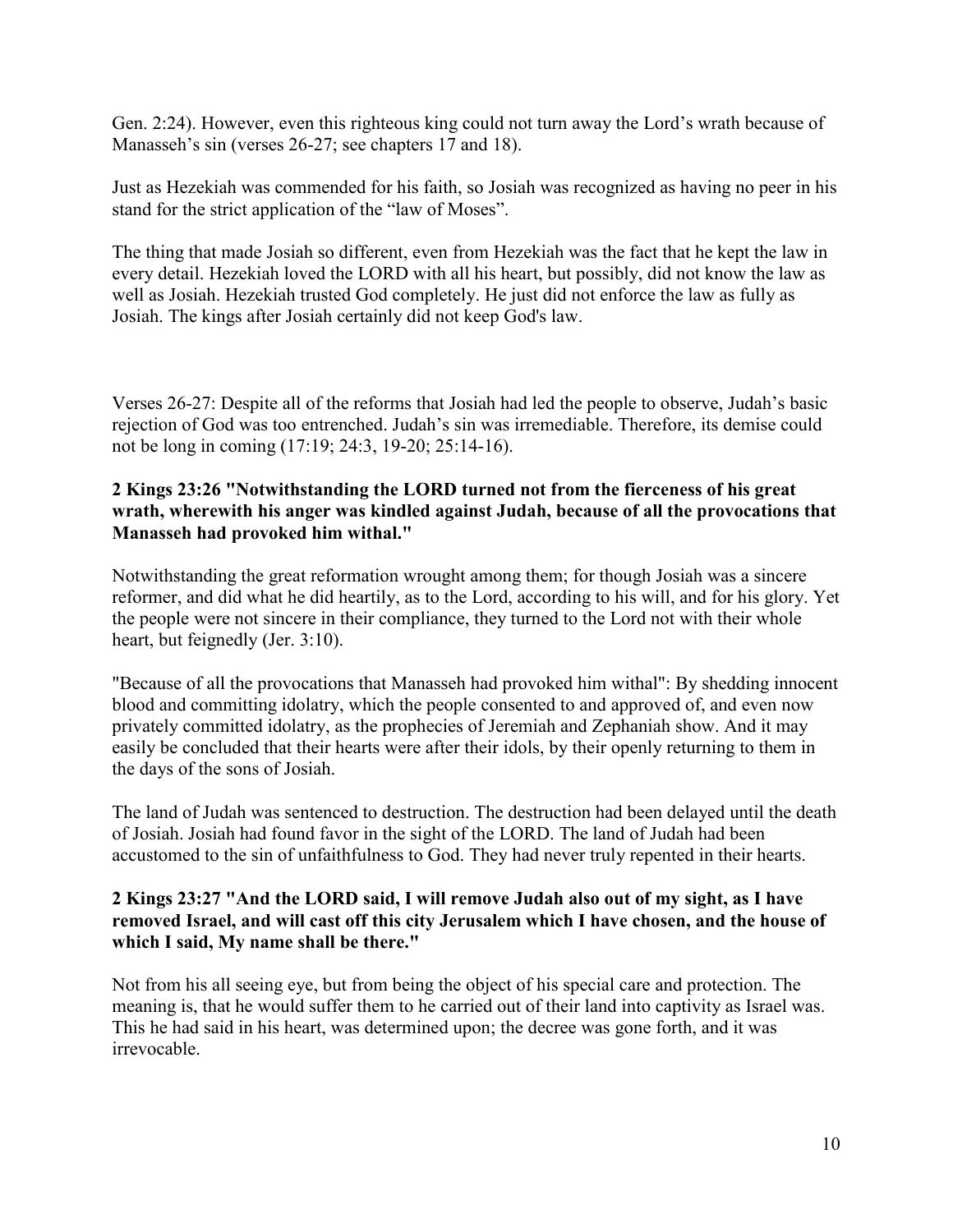"And will cast off this city Jerusalem which I have chosen": For the place of his worship, the people having forsaken his worship there, and followed after idols.

"And the house of which I said, my name shall be there": The temple, called after his name, and where his name was to be, and had been, called upon.

God had already determined to destroy Judah and Jerusalem. He had already destroyed Israel for the same sins. Judah had been spared longer, because it had a few kings that found favor with the LORD. God had chosen Jerusalem to be his city, but the people had wandered far away from God. He had said that he would put His name there, but there was a condition, which had not been kept. They had not kept God's commandments.

Verses 28-29: The Egyptian "Pharaoh-nechoh" was on the way to assist his Assyrian allies at Haran. When the Assyrian capital at Nineveh fell (in 612 B.C.), to an allied force that included the Chaldeans (or Neo-Babylonians), and Medes, the Assyrians fell back westward to Haran. Pharaoh-nechoh had just come to the throne of Egypt's Twenty-Sixth Dynasty. This kingdom had emerged from a previous Assyrian vassalage and would become Egypt's last important dynasty (663-525 B.C.). Because of Egypt's long-standing allegiance to "Assyria", and a fear of the new Medo-Babylonian alliance, Pharaoh-nechoh was leading his forces to Haran to link up with the Assyrian army there. Josiah's attempt to prevent the Egyptians from reaching Haran cost him his life (2 Chron. 35:20-25), but did delay them long enough so that Haran fell before Pharaoh-nechoh could arrive (609 B.C.). The Assyrian forces subsequently moved still further westward to Carchemish, where Nebuchadnezzar finally defeated them (in 605 B.C.).

### **2 Kings 23:28 "Now the rest of the acts of Josiah, and all that he did, [are] they not written in the book of the chronicles of the kings of Judah?"**

For abolishing idolatry, and restoring the true worship of God.

"Are they not written in the book of the chronicles of the kings of Judah?" And also of Israel, in which an account was kept of the transactions of their reign. Many other of the acts of Josiah are recorded in the canonical book of Chronicles (2 Chron. 34:1).

There is a great deal written about Josiah in the book of Chronicles in the Bible. The record book of the kings of Judah contained a record of his actions as well.

### **2 Kings 23:29 "In his days Pharaoh-nechoh king of Egypt went up against the king of Assyria to the river Euphrates: and king Josiah went against him; and he slew him at Megiddo, when he had seen him."**

"Pharaoh-nechoh": Pharaoh-nechoh II (609-594 B.C.), was an ally of Assyria against the growing power of Babylon. For some unstated reason, Josiah was determined to stop Pharaohnechoh and his army from joining the Assyrian army at the Euphrates River to fight Babylon.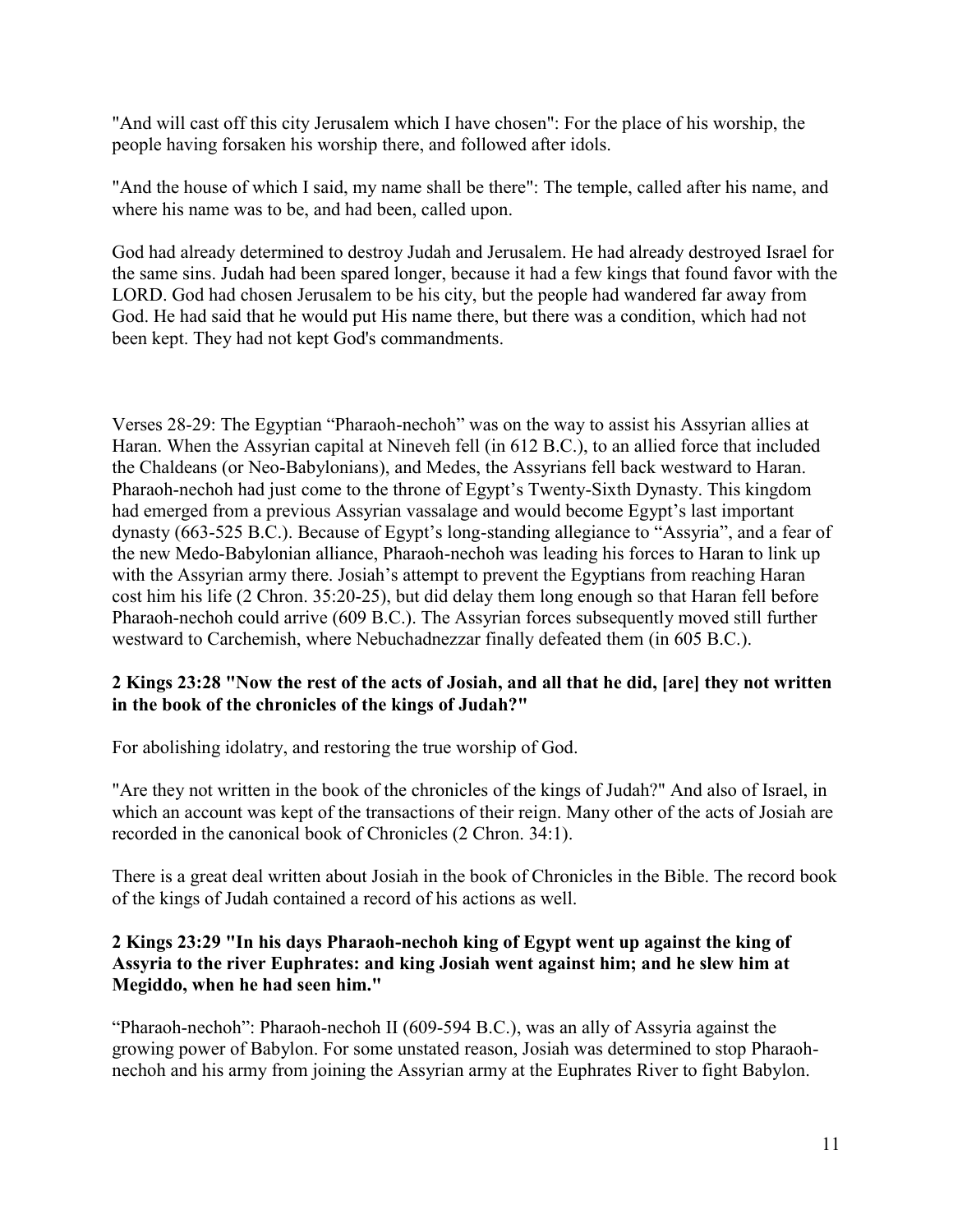"Megiddo": The well-fortified stronghold overlooking the Jezreel Valley about 65 miles north of Jerusalem. Megiddo guarded a strategic pass on the route between Egypt and Mesopotamia. Josiah's death is explained in more detail (in 2 Chron. 35:20-27).

It appears that Josiah disguised himself and went out to this battle. While he was there, a random shot of an arrow hit him and killed him. This happened at Megiddo. In a sense, the king killed him, but he did not kill him himself.

### **2 Kings 23:30 "And his servants carried him in a chariot dead from Megiddo, and brought him to Jerusalem, and buried him in his own sepulcher. And the people of the land took Jehoahaz the son of Josiah, and anointed him, and made him king in his father's stead."**

"Jehoahaz" was not Josiah's eldest "son" (1 Chron. 3:15 with Jer. 22:11).

It appears he received his fatal wound on the battlefield and was carried back to Jerusalem and died. He was buried in a place prepared in advance to bury the king. This was probably with his father, as it says in Chronicles. There was a great lamentation for this great king. The LORD, possibly shortened his life, so he would not see the destruction of Jerusalem and Judah. Jehoahaz would be an evil king. Another name for Jehoahaz was Shallum. "Jehoahaz" means whom Jehovah holds fast. This is what his father, Josiah, had wanted for him but not what he was. Eliakim was an older son. We do not know immediately why Jehoahaz was anointed king. Perhaps, Eliakim was not available.

# **2 Kings 23:31 "Jehoahaz [was] twenty and three years old when he began to reign; and he reigned three months in Jerusalem. And his mother's name [was] Hamutal, the daughter of Jeremiah of Libnah."**

"Three months": Jehoahaz reigned during 609 B.C. then became a prisoner of Pharaoh-nechoh II, and ultimately died in Egypt (see note on 2 Chron. 36:1-4).

He was the younger brother of Eliakim, who was twenty-five. This Jeremiah is not the same one as the prophet. He reigned three months, until Pharaoh-nechoh came back from his battle.

# **2 Kings 23:32 "And he did [that which was] evil in the sight of the LORD, according to all that his fathers had done."**

Committed idolatry.

"According to all that his fathers had done": His grandfather and great grandfather, Amon and Manasseh; so soon after Josiah's death was the revolt to idolatry.

His father had not done evil. This was speaking of the evil of Manasseh and Amon. It appears, he re-instated the false gods.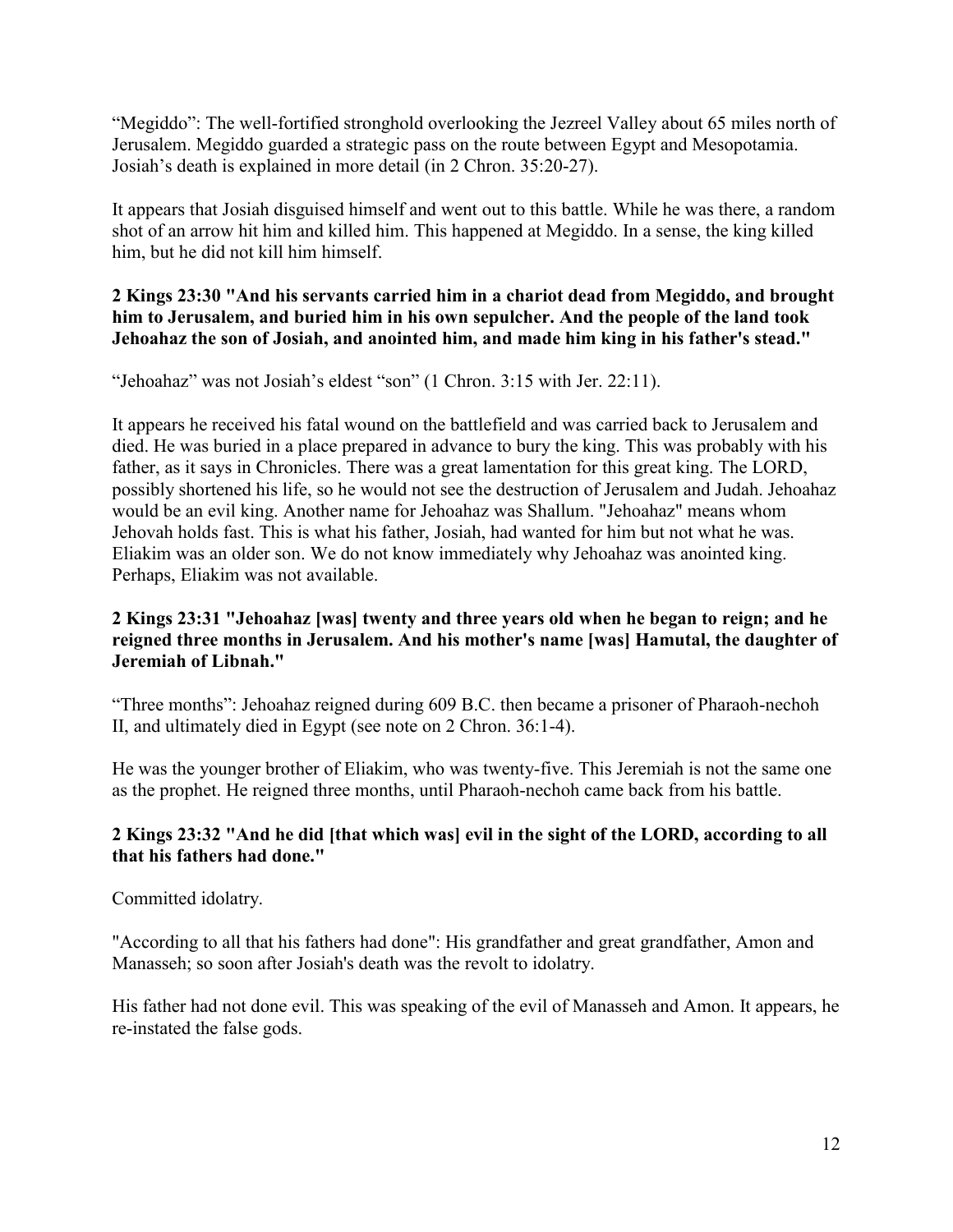Verses 33-35: A disgruntled Pharaoh-nechoh took the newly crowned "Jehoahaz" to "Egypt" as a spoil of war. He installed on the throne "Eliakim" (or Jehoiakim), who was forced to raise a heavy tribute.

# **2 Kings 23:33 "And Pharaoh-nechoh put him in bands at Riblah in the land of Hamath, that he might not reign in Jerusalem; and put the land to a tribute of a hundred talents of silver, and a talent of gold."**

"Riblah in the land of Hamath": Jehoahaz was in prison at Pharaoh-nechoh II's military headquarters located on the Orontes River in the north Lebanon Valley (see note on 25:6).

## "A tribute" was a tax.

It appears that Pharaoh-nechoh was coming back from battle, and stopped at Riblah, and required Jehoahaz to come out and meet him. He captured him and took him back to Egypt with him, where he later died. He demanded a hundred talents of silver and one talent of gold for tribute. This would be 125 pounds of gold and 12,500 pounds of silver.

### **2 Kings 23:34 "And Pharaoh-nechoh made Eliakim the son of Josiah king in the room of Josiah his father, and turned his name to Jehoiakim, and took Jehoahaz away: and he came to Egypt, and died there."**

"Eliakim … Jehoiakim" (In 609 B.C.), Pharaoh-nechoh II placed Jehoahaz's older brother on the throne of Judah. Nechoh changed his name from Eliakim, meaning "God has established", to Jehoiakim, "the Lord has established." The naming of a person was regarded in the ancient Near East as sign of authority; so by naming Jehoiakim, Nechoh demonstrated that he was the lord who controlled Judah. As a vassal of Egypt, Judah risked attack by Egypt's enemy Babylon (see note on 2 Chron. 36:5-8).

He did not want the land of Judah, he just wanted tribute money. He set Eliakim up as king (who would have been the next in line from Josiah), and then changed his name to Jehoiakim. His new name proved him to be subject of Egypt.

## **2 Kings 23:35 "And Jehoiakim gave the silver and the gold to Pharaoh; but he taxed the land to give the money according to the commandment of Pharaoh: he exacted the silver and the gold of the people of the land, of every one according to his taxation, to give [it] unto Pharaoh-nechoh."**

Jehoiakim taxed his people severely to pay tribute to Egypt, though he still had enough to build a magnificent palace for himself (see Jer. 22:13-14).

This silver and gold was gathered up as a tax on the land. There was no wealth in the treasury, so this had to be done to pay Egypt.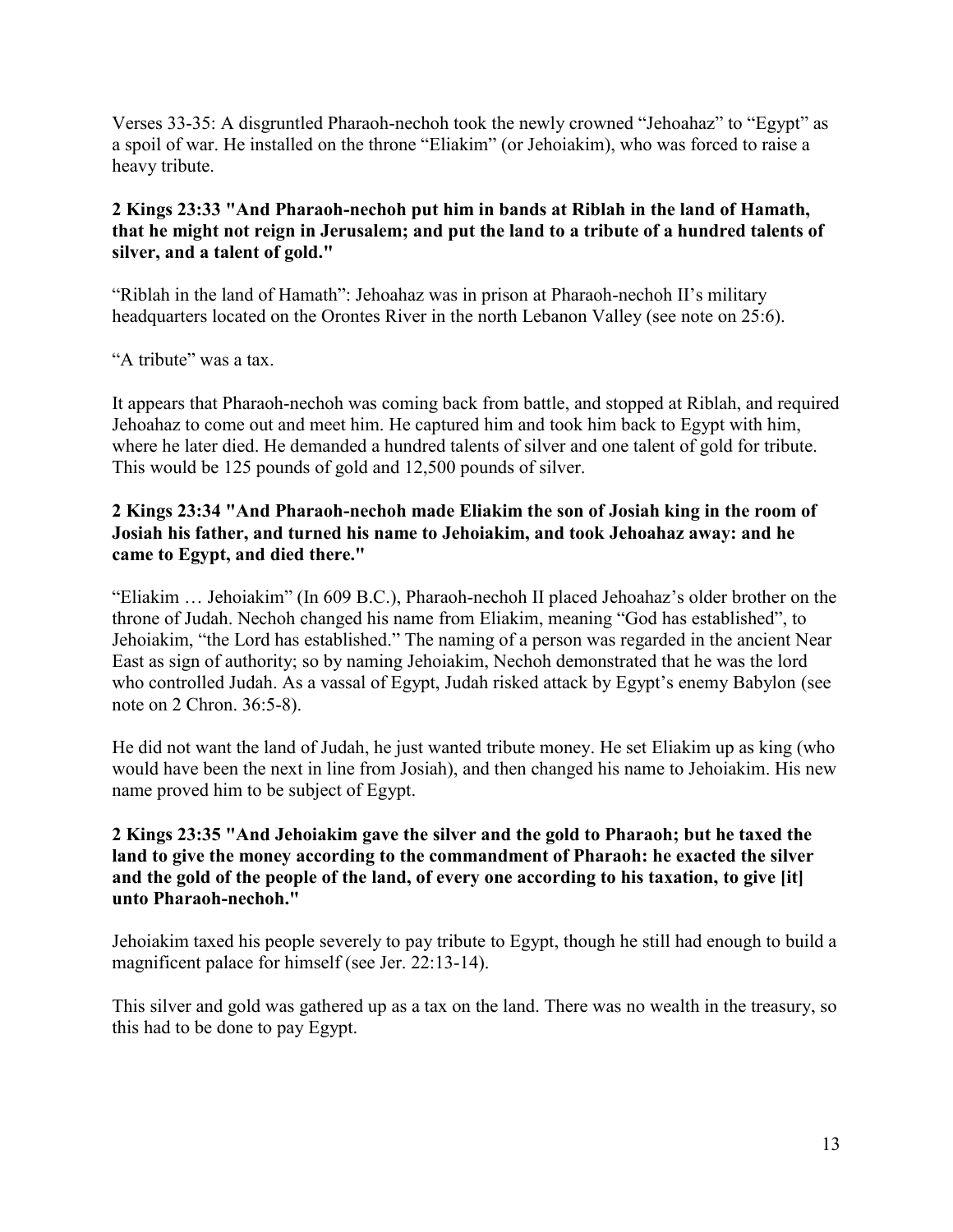**2 Kings 23:36 "Jehoiakim [was] twenty and five years old when he began to reign; and he reigned eleven years in Jerusalem. And his mother's name [was] Zebudah, the daughter of Pedaiah of Rumah."**

"Eleven years" (609-597 B.C.).

### **2 Kings 23:37 "And he did [that which was] evil in the sight of the LORD, according to all that his fathers had done."**

Jehoiakim's "evil" reign is detailed (in 2 Chronicles 36:5, 8 and Jer. 22:13-17; 25:1-7). He burned Jeremiah's scroll that contained the Lord's word for the nation of Judah (Jer. 36:21-24), and murdered the prophet Urijah (Jer. 26:20-23).

We see that Jehoiakim and Jehoahaz were half-brothers. They had the same father and different mothers. He was evil, like his ancestors.

# **2 Kings Chapter 23 Questions**

- 1. How did Josiah feel about the message he got from Huldah?
- 2. Who did he gather to Jerusalem?
- 3. Where did he meet with these people?
- 4. What did he read to them?
- 5. What does verse 3 say that Josiah did before the Lord?
- 6. This is a renewal of the old
- 7. What did Josiah have the high priest and the secondary priests to bring out of the temple?
- 8. What did Josiah do with those things?
- 9. What did he do with the idolatrous priests?
- 10. What had they burned incense to?
- 11. What children were the ashes, in verse 6, spread over?
- 12. The \_\_\_\_\_\_\_\_\_\_\_\_\_\_\_\_\_\_\_\_\_\_\_\_\_\_ were part of the worship of Astarte.
- 13. What is sodomites speaking of?
- 14. Who had been conducting services in the high places?